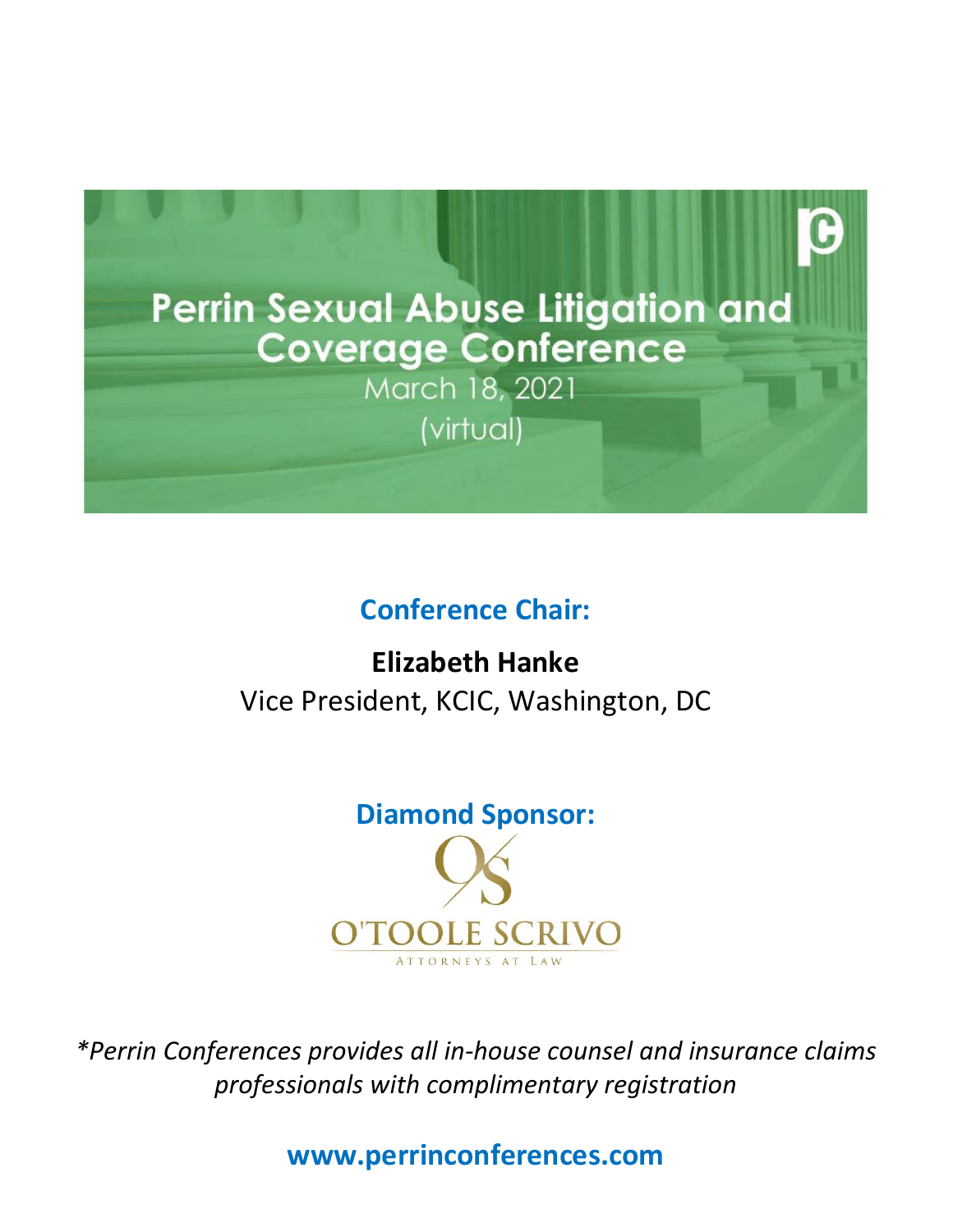### **Perrin Conferences Sexual Abuse Litigation and Coverage Conference Thursday, March 18, 2021 (Virtual)**

All sessions are scheduled in the Eastern Time Zone.

#### **10:00 AM – 10:15 AM ET – Welcome & Opening Remarks**

**Elizabeth Hanke,** Vice President, KCIC, Washington, DC

#### **10:15 AM – 11:15 AM ET – Status of the Litigation**

- Update on statute of limitations by state
- Overview of current high profile cases

**Kenneth R. Costa, Esq.,** MG+M The Law Firm, Providence, RI **Jessica B. Horewitz, Ph.D.,** Senior Vice President, Nathan Associates, Arlington, VA **Paul T. Llewellyn, Esq.,** Lewis & Llewellyn LLP, San Francisco, CA **Thomas P. Scrivo, Esq.,** O'Toole Scrivo, Cedar Grove, NJ

#### **11:15 AM – 12:15 PM ET – Insurance Coverage Issues**

- Number of occurrences
- Emotional distress
- Exclusions from coverage
- Perpetrator issues

**Elizabeth Hanke,** Vice President, KCIC, Washington, DC **Kami E. Quinn, Esq.,** Gilbert LLP, Washington, DC **Alex B. Silverman, Esq.,** Carlton Fields, New York, NY **Mikaela Whitman, Esq.,** Pasich LLP, New York, NY **Jonathan P. Zayle,** Professional Liability Claims Manager, Athens Administrators, Parsippany, NJ

#### **12:15 PM – 12:30 PM ET – Break**

#### **12:30 PM – 1:30 PM ET – Investigating the Claim and Complying with the Litigation Requirements**

• Confidentiality orders and preservation issues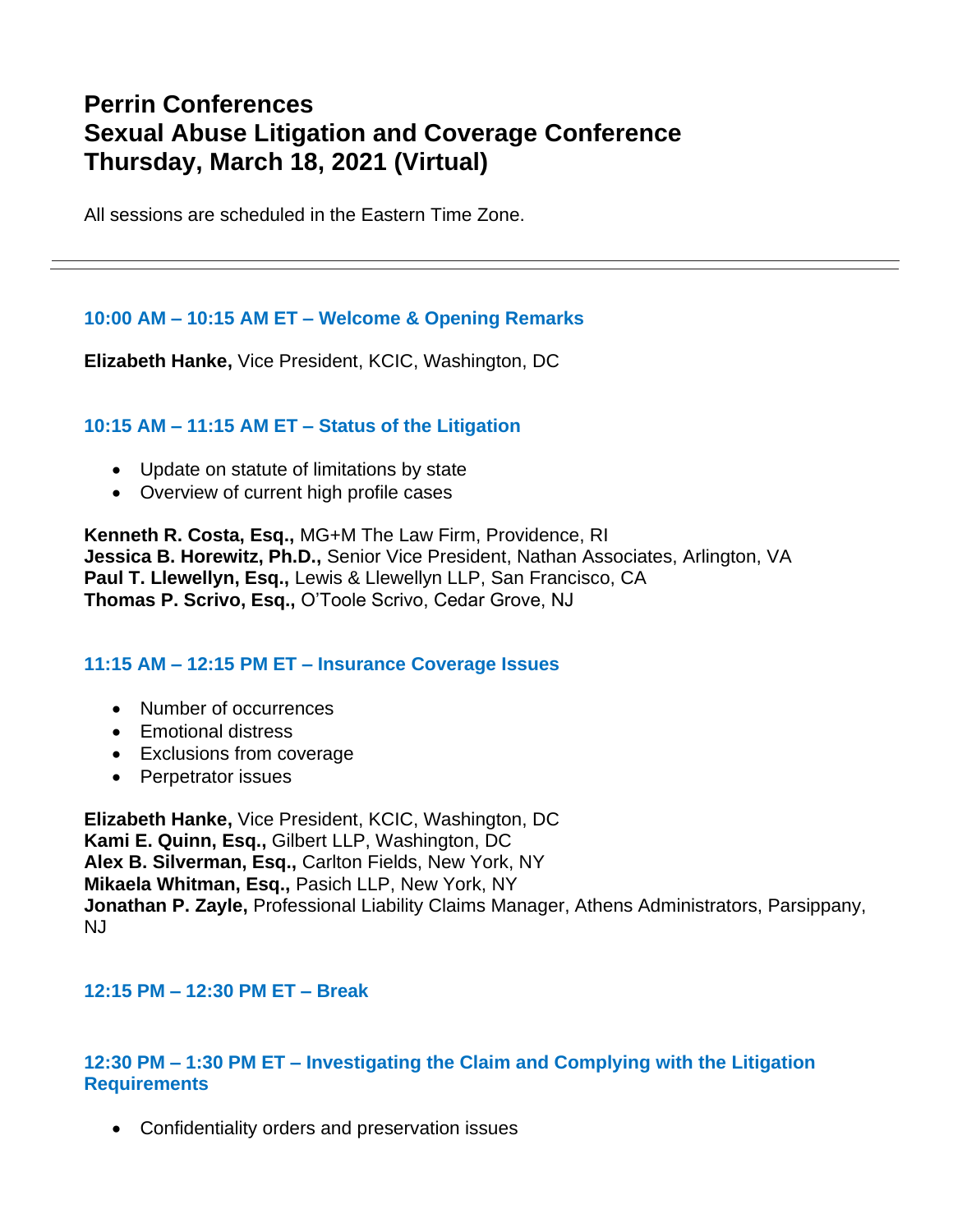**Kristen Drake,** Managing Director, PolicyFind, Indianapolis, IN **Kristine Freed, AIC,** Team Leader, Casualty Claims, New York Schools Insurance Reciprocal, Uniondale, NY **Gary J. Intoccia, Esq.,** McGivney, Kluger, Clark & Intoccia, P.C., Florham Park, NJ

#### **1:35 PM – 2:35 PM ET – Damages in Sexual Abuse Cases**

**Mitchell Garabedian, Esq.,** Law Offices of Mitchell Garabedian, Boston, MA **Courtney Kiehl, Esq.,** Paul Mones PC, Los Angeles, CA Paul Mones, Esq., Paul Mones PC, Los Angeles, CA

**2:35 PM – 2:45 PM ET – Break** 

#### **2:45 PM – 3:45 PM ET – Sexual Abuse Cases – Practical Issues Relating to Liability Insurance with Institutional Insureds in Litigation and Settlement**

**John C. Manly, Esq.,** Manly, Stewart & Finaldi, Irvine, CA **Jeffrey L. Schulman, Esq.,** Pasich LLP, New York, NY **David M. Tarlow, Esq.,** Quintairos, Prieto, Wood & Boyer, P.A., Fort Lauderdale, FL

#### **3:50 PM – 5:00 PM ET – Similarities and Differences in Sex Abuse Cases and other Mass Tort Litigations**

- What claims handlers and litigators need to know
- Bankruptcy overview

**Joseph W. Belluck, Esq.,** Belluck & Fox, L.L.P., New York, NY **Courtney M. Delaney, Esq.,** Senior Director, Epiq, Charlotte, NC **Kevin Hannemann, Esq.,** The Cook Group, New York, NY **Elizabeth Kelly, Esq.,** Hawkins Parnell & Young LLP, New York, NY **Kyle C. Reeves, Esq.,** The Cook Group, New York, NY **Seth A. Tucker, Esq.,** Covington & Burling, Washington, DC

\**Speakers and Agenda are subject to change*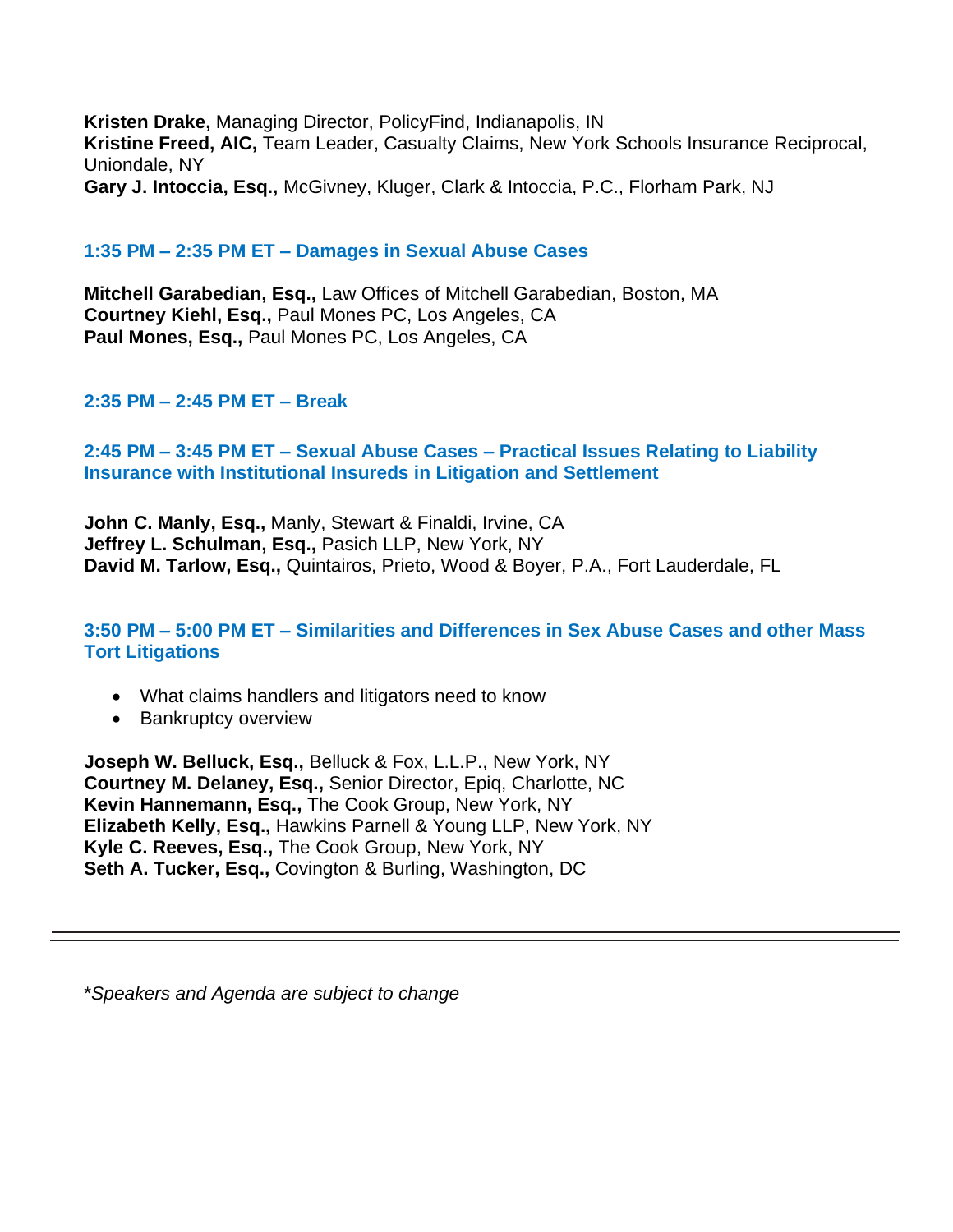### **Perrin Conferences Sexual Abuse Litigation and Coverage Conference**

#### **Thursday, March 18, 2021 (Virtual)**

All sessions are scheduled in the Eastern time zone.

*\*Speakers and Agenda are subject to change.*

#### **REGISTRATION**

#### **Registration Rates:**

- First and Second Registrants: \$485
- Third and Fourth Registrants: \$460
- Fifth and Sixth Registrants: \$435
- Seventh and Eighth Registrants: \$410

All in-house counsel and insurance claims professionals receive complimentary registration at Perrin Conferences.

Contact Bethany Corio [\(bcorio@perrinconferences.com\)](mailto:bcorio@perrinconferences.com) 610-220-1817 or Lynnsey Perrin [\(lperrin@perrinconferences.com\)](mailto:lperrin@perrinconferences.com) 610-804-6165 with questions or to register at the complimentary rate.

**Register Online:** [https://www.perrinconferences.com/conferences/sexual-abuse-litigation-and](https://www.perrinconferences.com/conferences/sexual-abuse-litigation-and-coverage-conference/)[coverage-conference/](https://www.perrinconferences.com/conferences/sexual-abuse-litigation-and-coverage-conference/)

#### **Register by Mail/E-mail:**

Complete the Mail-In Registration Form at the end of brochure. *Mail to:* Perrin Conferences, 214 Orchard Way, Wayne, PA 19087

#### *Scan & Email Form to:* [bcorio@perrinconferences.com](mailto:bcorio@perrinconferences.com) or [lperrin@perrinconferences.com](mailto:lperrin@perrinconferences.com)

Each registration includes private website access to course materials and admission to all conference sessions and networking. *Group discounts available, please inquire.*

#### **VIRTUAL INFORMATION**

#### **What to Expect**

The pivot to the virtual platform allows for the same high caliber event consisting of panels populated with thought leaders from all perspectives and constituencies in the sexual abuse litigation arena—leading attorneys, insurance professionals, consultants, etc.

#### **How Will the New Format Work?**

The conference will be run on the ON24 platform- just click your attendee link, no dial-in necessary. You will have access to a vast range of timely content and leaders in the field of sexual abuse litigation – all from the comfort of your home office. The live stream conference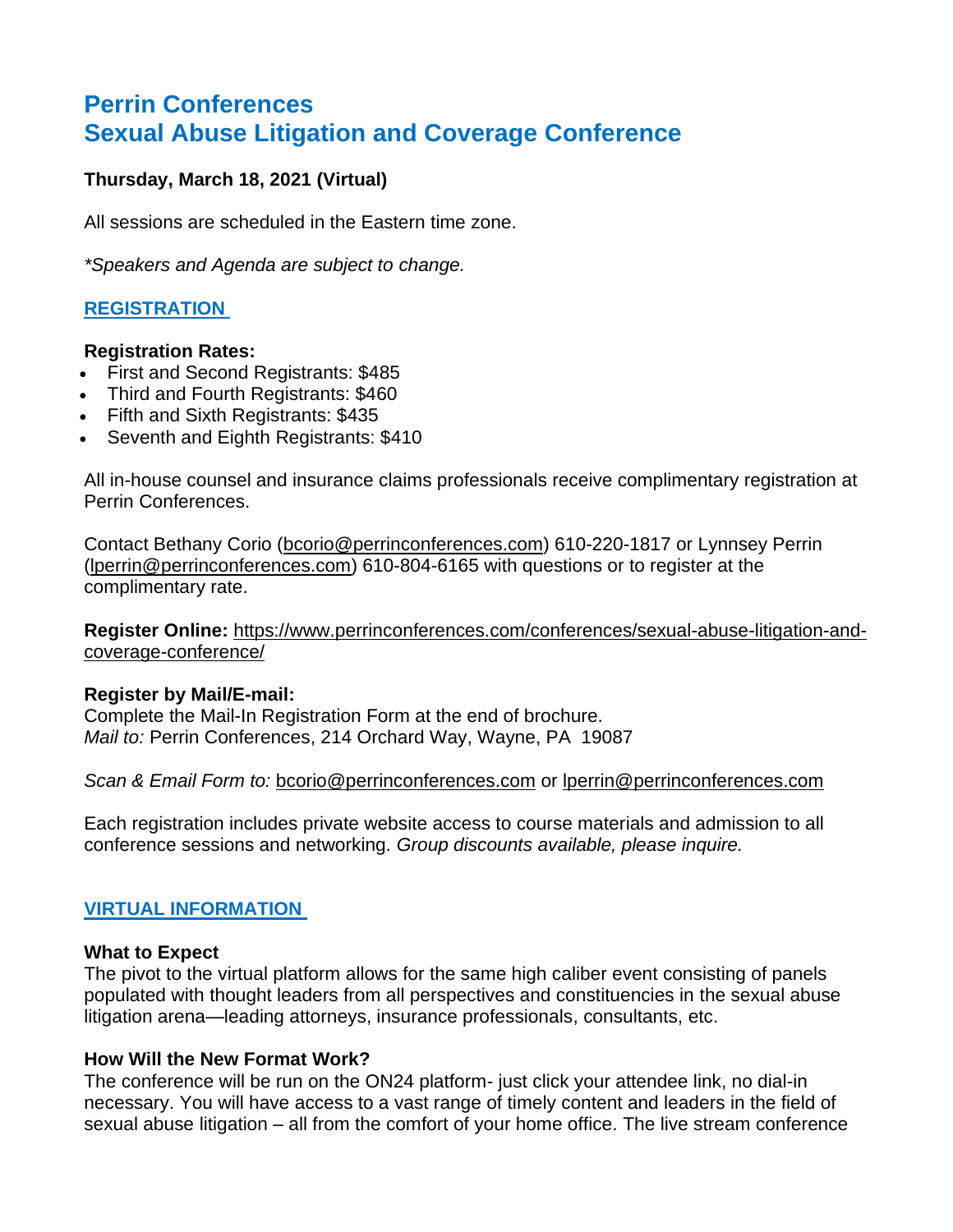works best on Chrome, Mozilla or Edge from a laptop or desktop computer. (Viewing from Internet Explorer or viewing on an iPad/Tablet may not provide the best attendee experience).

#### **CLE/CE ADJUSTER CREDIT INFORMATION**

This conference is pending approval for approximately 6.0 CLE credit hours depending on the state. CLE applications are being made to all states as requested by attendees. Please send requests for state specific accreditation to Cassie Shankweiler [\(cshankweiler@perrinconferences.com\)](mailto:cshankweiler@perrinconferences.com). Perrin cannot guarantee accreditation in every state. Approval is determined by each jurisdiction's governing body.

This conference is approved for 6.0 general CE adjuster credits in Florida, Oklahoma and Texas. It is pending approval for 6.0 CE Adjuster credit hours in New Hampshire. In order to receive CE credit, attendees must attend the full program. No partial credit will be given. The attendees must answer 3 polling questions per session to receive credit.

#### **CANCELLATION POLICY**

If you cannot attend the conference, please notify us prior to March 4, 2021 and we will refund your fee. Cancellations received after this date and no-shows are subject to a \$100 administrative fee. You may enroll a substitute at any time before the conference starts.

#### **FINANCIAL AID POLICY**

Perrin Conferences is dedicated to providing high-quality continuing legal education to attorneys interested in course offerings. Program registrants who are unable to afford registration fees due to financial hardship may apply for a complete registration waiver or reduction in fee. Factors to be considered include employment status and annual income. Please send a written letter to Lynnsey Perrin addressing your financial situation for consideration. All requests must be submitted 14 days prior to the start of the program and are kept confidential.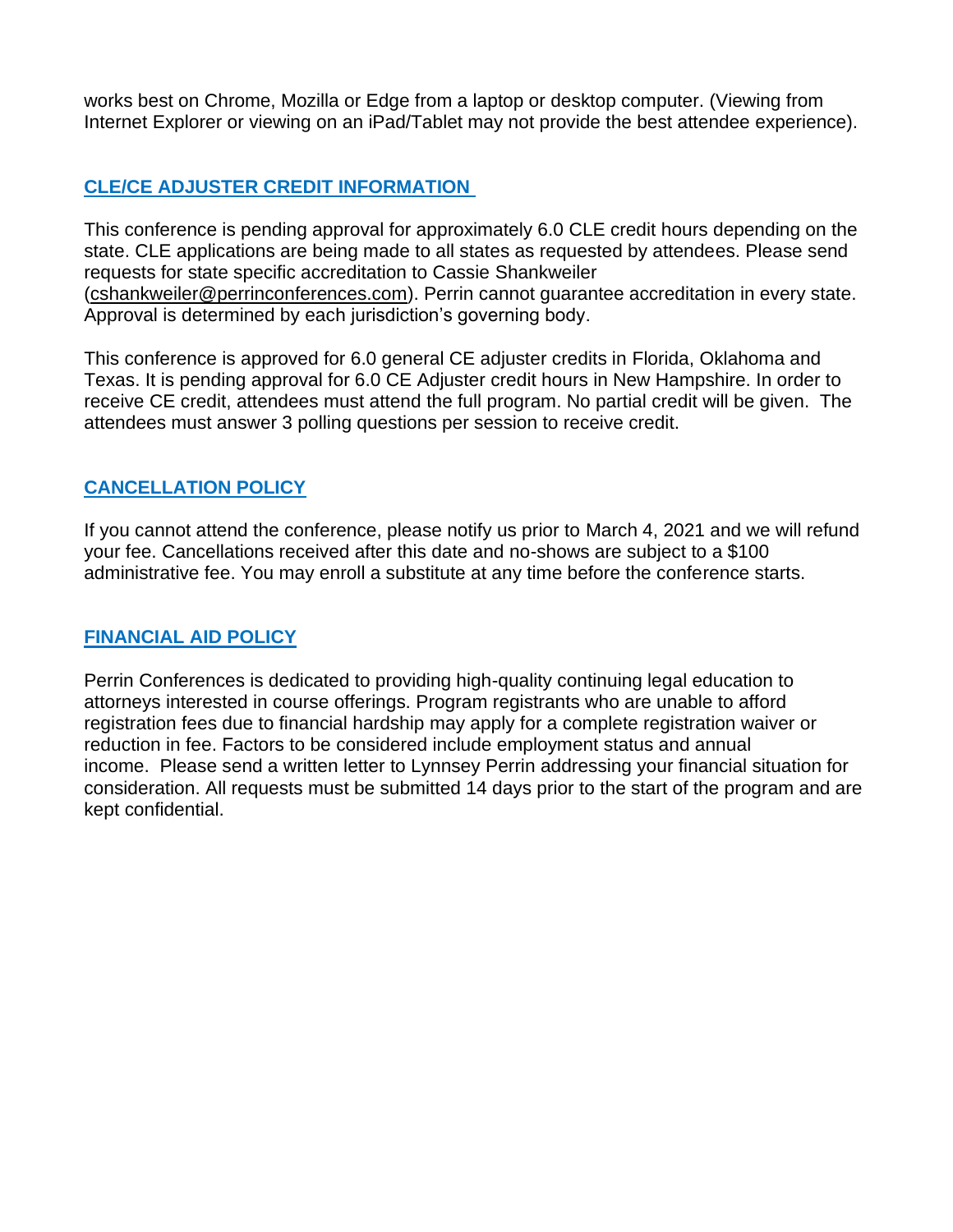THANK YOU TO OUR SPONSORS AND PARTNERS

### **DIAMOND SPONSOR:**



### **GOLD SPONSORS:**











# **BLUE SPONSOR:**

# **HAWKINS PARNELL**

Hawkins Parnell & Young, LLP

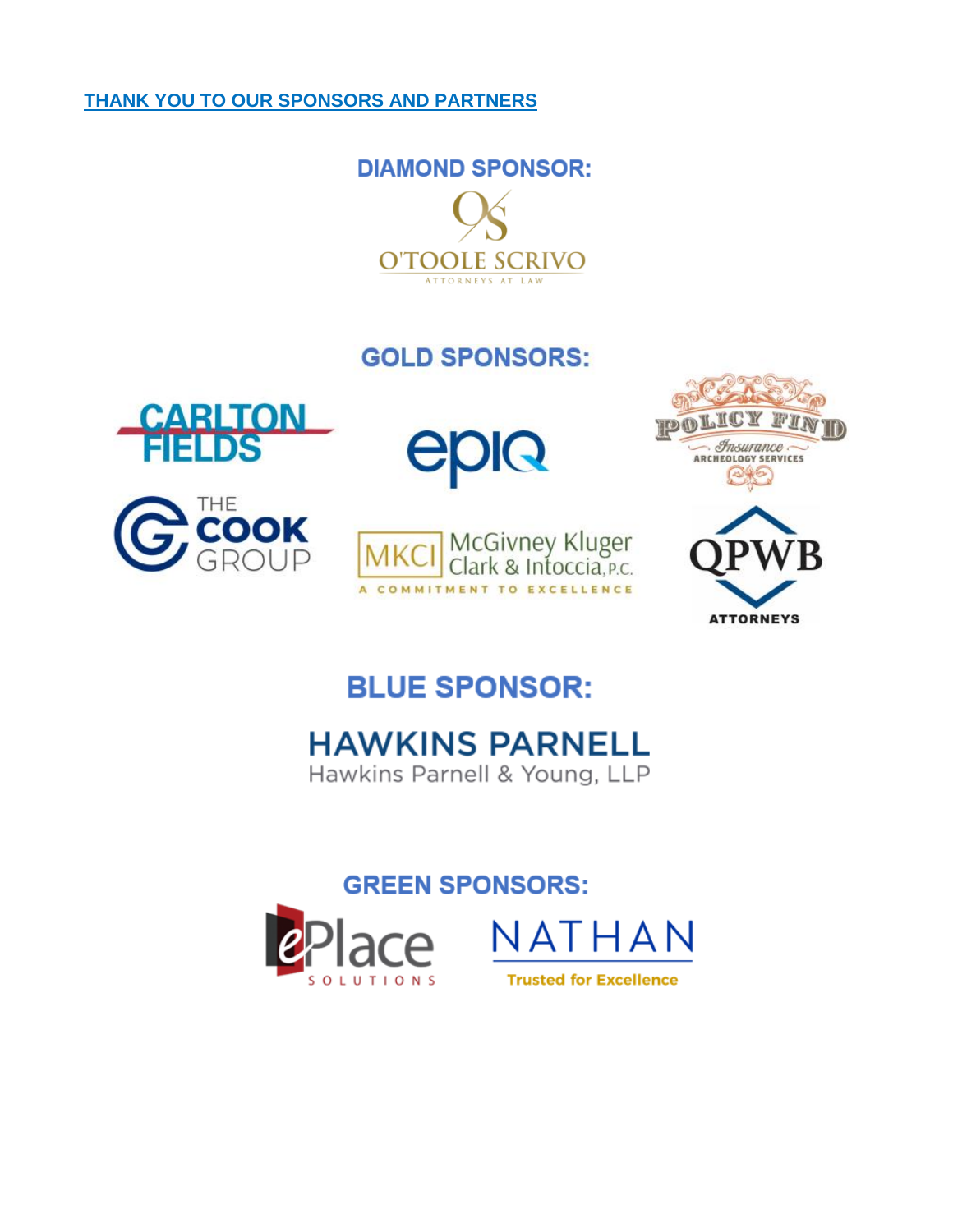



# **BELLUCK & FOX**





### **PARTNERS:**